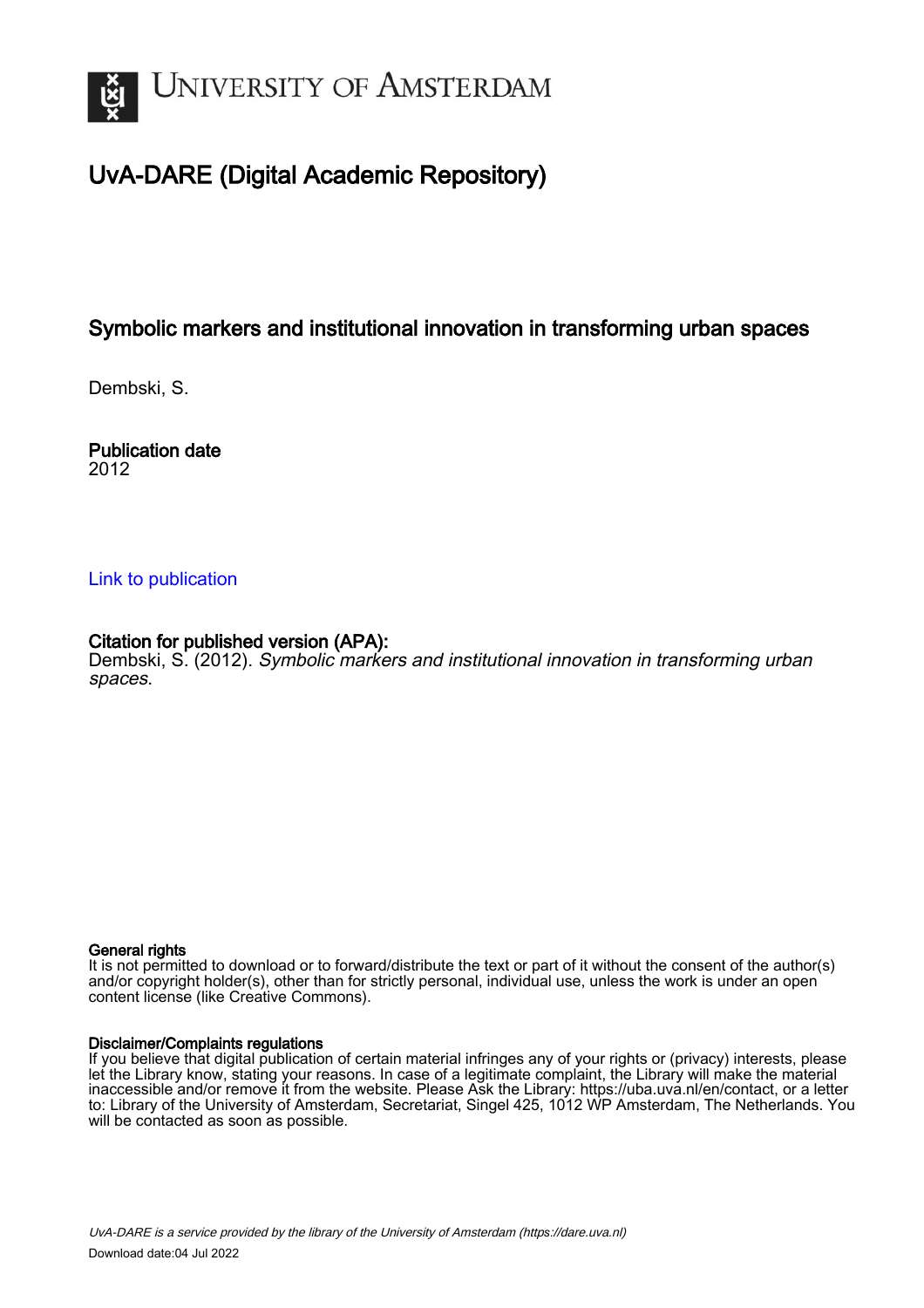# **SYMBOLIC MARKERS AND INSTITUTIONAL INNOVATION IN TRANSFORMING URBAN SPACES**

SEBASTIAN DEMBSKI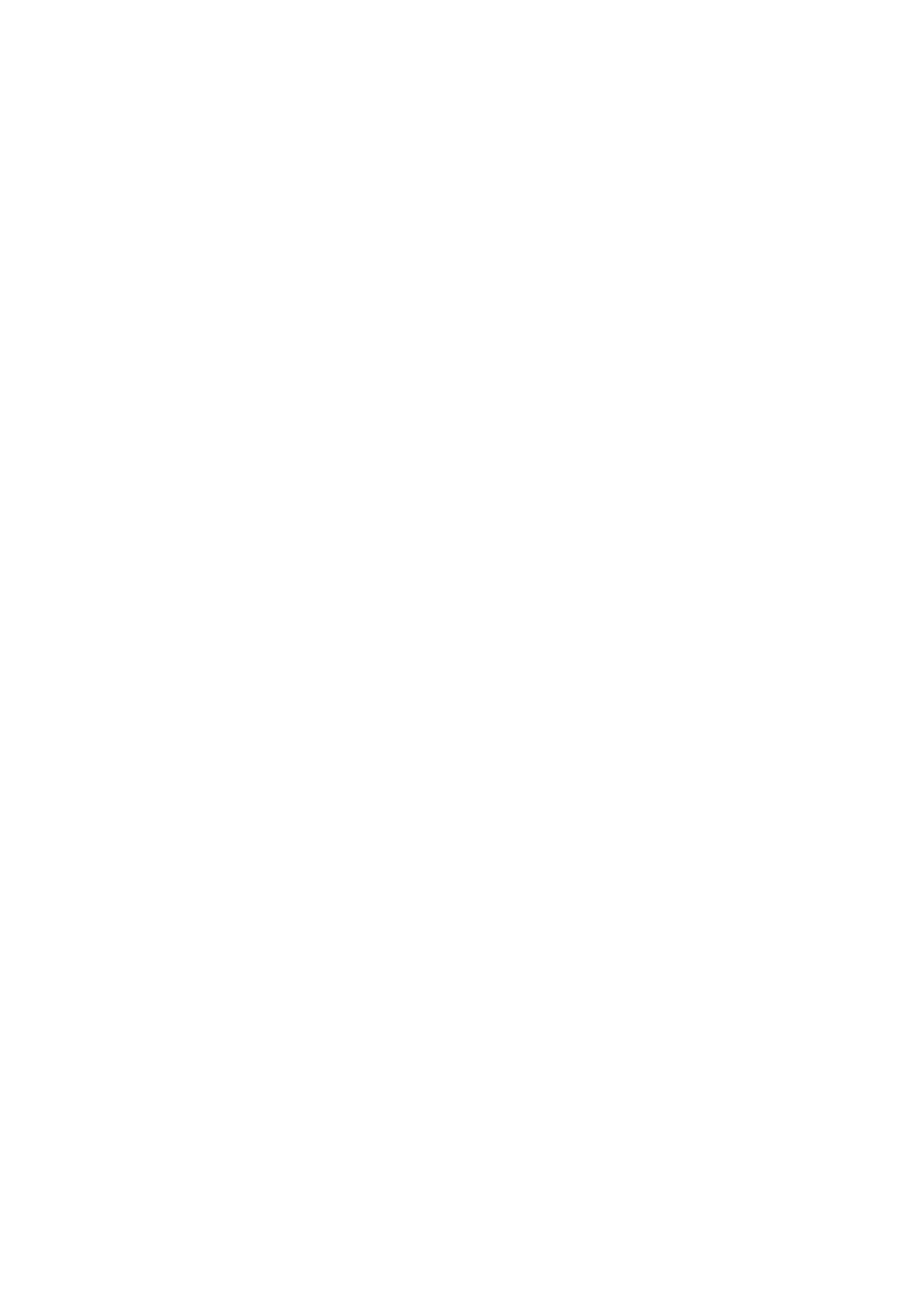# **SYMBOLIC MARKERS AND INSTITUTIONAL INNOVATION IN TRANSFORMING URBAN SPACES**

ACADEMISCH PROEFSCHRIFT

ter verkrijging van de graad van doctor aan de Universiteit van Amsterdam op gezag van de Rector Magnificus prof. dr. D.C. van den Boom ten overstaan van een door het college voor promoties ingestelde commissie, in het openbaar te verdedigen in de Agnietenkapel op woensdag 19 december 2012, te 10:00 uur

door

**Sebastian Dembski**

geboren te Keulen, Duitsland